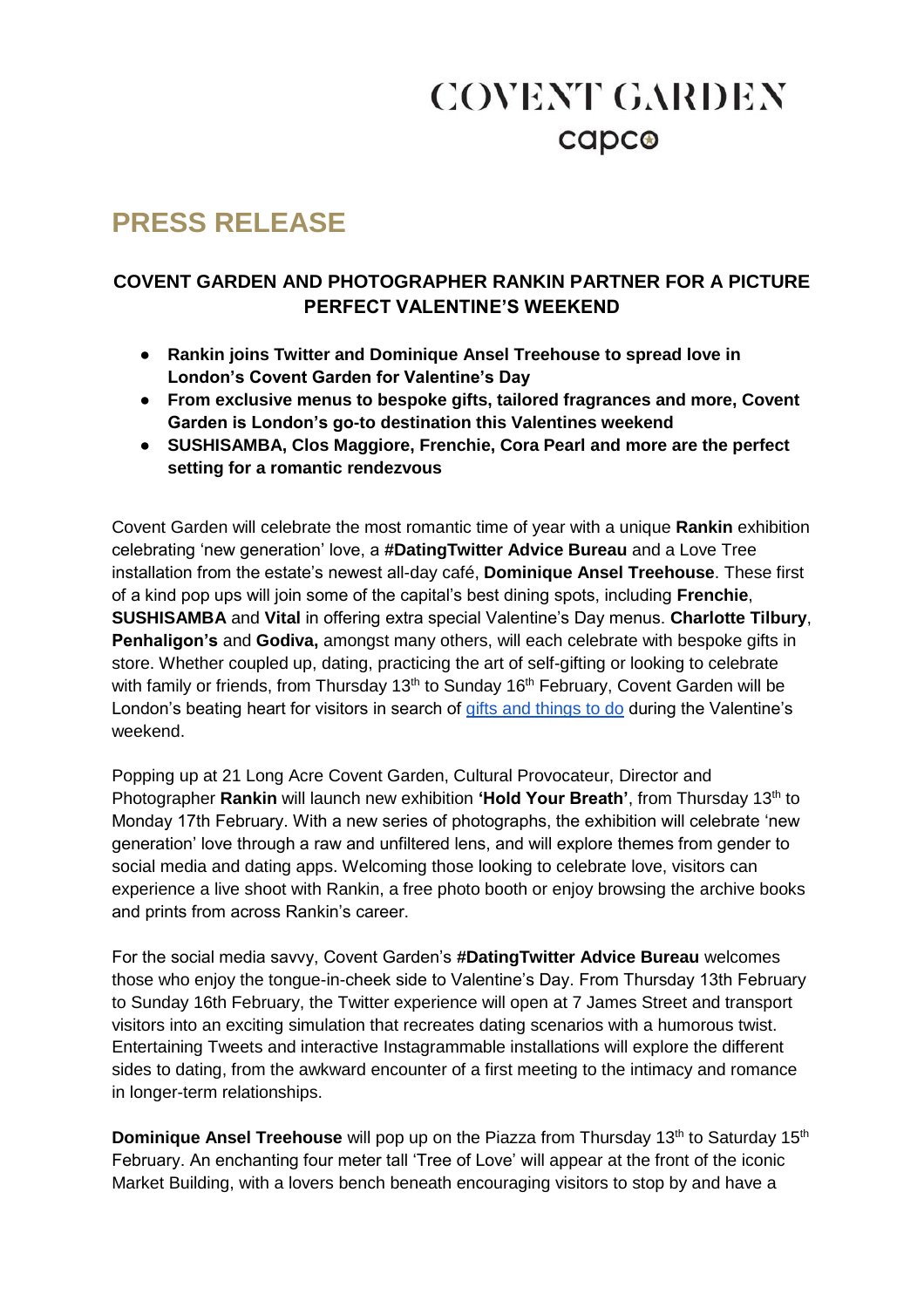# **COVENT GARDEN** capco

photo taken. Those who do will be treated to a free sharing dessert at the newly opened **Dominique Ansel Treehouse** all-day café on Floral Street. Additionally, Dominique Ansel will take over Covent Garden's much-Instagrammed Infinity Chamber from Monday 3<sup>rd</sup> to Saturday 15<sup>th</sup> February, transforming into a secret garden path for romantic strollers and providing the perfect background for Instagram snaps.

Covent Garden has an unrivalled selection of gifts for him or her this Valentine's Day. Those looking to show love with something sweet can visit the Market Building and purchase the finest chocolates or truffles from **Hotel Chocolat**, **Godiva** and **Venchi** or choose to opt for something different and indulge in **Ladurée's** iconic heart shaped macaroons. For the beauty enthusiast, **Charlotte Tilbury** will offer a set of three Valentine's-ready lip shades and host pre-Valentine's Day makeup masterclasses on Wednesday 5th and Wednesday 12th February. Shoppers can also visit **Tiffany & Co.** Style Studio and **Jo Malone** for hand engraving and embossing on purchased fragrances. Those who book **Penhaligon's** fragrance profiling experience for two will receive a glass of English Sparkling Wine and a bouquet of flowers from renowned florists Moyses & Stevens. The fragrance profiling experience is available on  $8<sup>th</sup>$ ,  $9<sup>th</sup>$  and  $15<sup>th</sup>$  February.

Just in time for Valentine's Day, **Tom Ford** will launch its latest must-have fragrance, the hotly anticipated, Rose Prick eau de parfum. Not forgetting the most traditional gift of jewellery, especially for Valentine's, a limited-edition **Daniel Wellington** bracelet will be available exclusively in store from Friday 31st January to Monday 17th February. For a Valentine's experience with a difference, shoppers are invited to book a seasonal floristry masterclass at Petersham Nurseries on Monday 17<sup>th</sup> February.

Boasting London's most exciting selection of restaurants including **Balthazar**, **Cora Pearl** and London's most romantic restaurant **Clos Maggiore**, Covent Garden is the perfect place for an intimate Valentine's Day dinner. Guests at **SUSHISAMBA** can enjoy a Valentine Sambatini cocktail alongside a limited edition sharing menu. **Frenchie** will welcome diners with a tasting menu featuring hand-dived scallop and black truffle dishes, while **The Petersham** will offer special touches including a bottle of prosecco or flower bouquet personally delivered to the table on arrival. **VyTA** will offer a romantic Italian feast to remember with dishes such as Ravioli di Baccalà Mantecato, L'Anatra and a glass of Strawberry Ca'Del Bosco on arrival.

For more information visit [www.coventgarden.london/valentines](http://www.coventgarden.london/valentines)

-Ends-

**Enquiries: Capco** Catherine Riccomini, Head of Marketing Tel: +44 (0)20 7395 5499 [Catherine@capitalandcounties.com](mailto:Catherine@capitalandcounties.com)